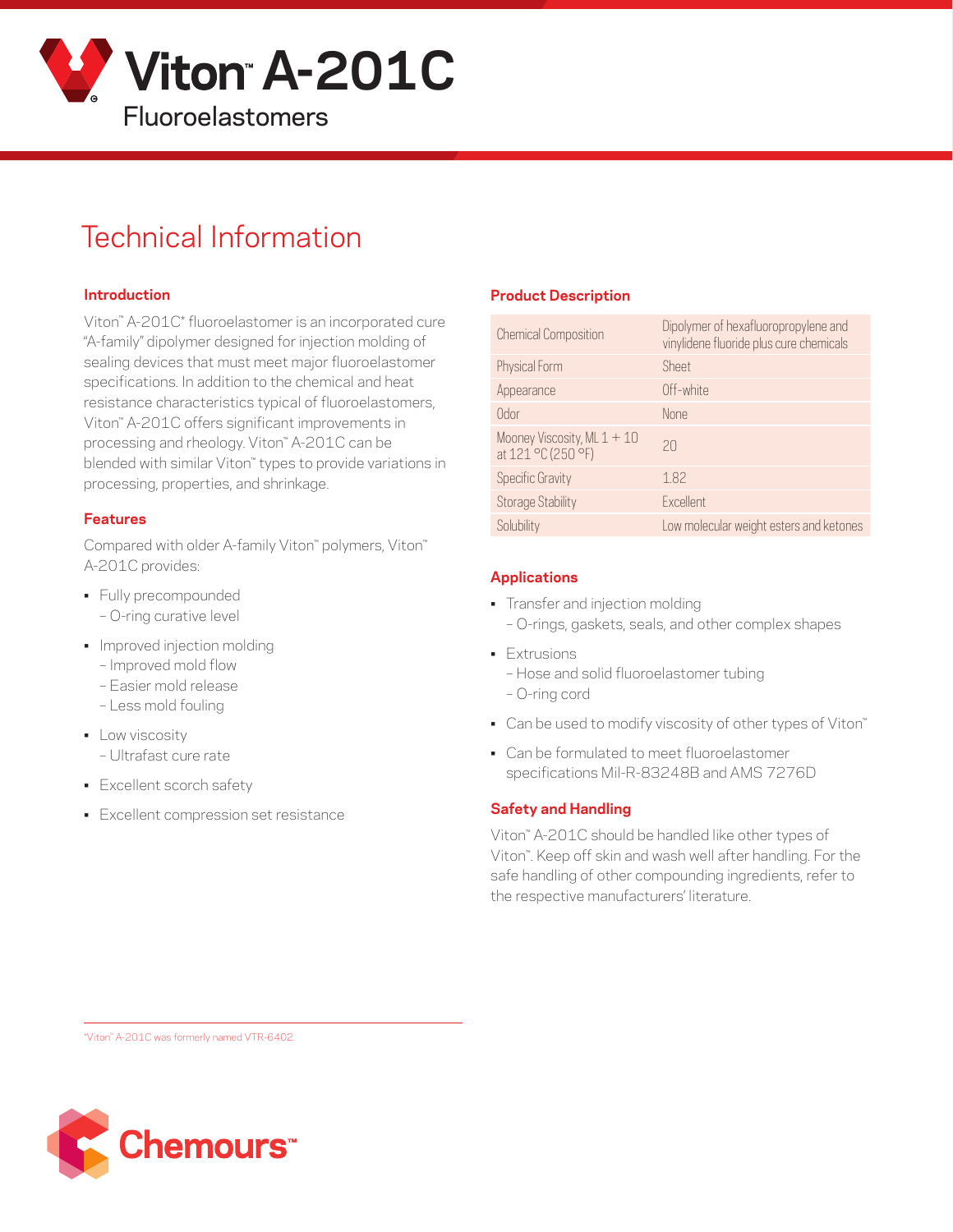#### **Table 1. Performance of Viton™ A-201C in Typical Compounds**

|                                                                             | Viton" A-201C            | Viton" E-430             | Viton" A-401C     |
|-----------------------------------------------------------------------------|--------------------------|--------------------------|-------------------|
| Viton" A-201C                                                               | 100                      |                          |                   |
| Viton" E-430                                                                |                          | 100                      |                   |
| Viton" A-401C                                                               |                          | $\overline{\phantom{0}}$ | 100               |
| High-Activity MgO                                                           | 3                        | 3                        | $\sqrt{3}$        |
| Calcium Hydroxide                                                           | 6                        | 6                        | 6                 |
| MT Black (N-990)                                                            | 30                       | 30                       | 30                |
| Viton" Curative No. 20                                                      | $\overline{\phantom{0}}$ |                          | $\qquad \qquad -$ |
|                                                                             |                          |                          |                   |
| Viton" Curative No. 30                                                      |                          |                          |                   |
| <b>Stock Properties</b>                                                     |                          |                          |                   |
| Viscosity, ML 1 + 10 at 121 °C (250 °F), Units                              | 42                       | 63                       | 80                |
| Mooney Scorch, MS at 121 °C (250°F)                                         |                          |                          |                   |
| Minimum, in Ib                                                              | 23                       | 35                       | 43                |
| 2-Unit Rise, min                                                            | >30                      | >30                      | 17.9              |
| 5-Unit Rise, min                                                            |                          |                          | >30               |
| ODR at 177 °C (350 °F), Microdie, 3° Arc, 15 min                            |                          |                          |                   |
| $M1$ , in Ib                                                                | $\overline{9}$           | 14                       | 15                |
| $t_s$ 2, min                                                                | 1.9                      | 2.0                      | 1.7               |
| $t_c90$ , min                                                               | 3.3                      | 6.3                      | 3.2               |
| $Mc90$ , in Ib                                                              | 103                      | 65                       | 112               |
| $M_H$ , in $Ib$                                                             | 113                      | 71                       | 122               |
| Rosand Capillary Rheometer at 100 °C (212 °F), 1.5 mm Die, L/D = 0/1        |                          |                          |                   |
| <b>Shear Rate</b><br><b>Piston Speeds</b>                                   |                          | Pressure, MPa            |                   |
| $113s^{-1}$<br>$12.7$ mm/min                                                | 5.2                      | 6.4                      | 7.6               |
| 50.8 mm/min<br>$452 s^{-1}$                                                 | 8.1                      | 9.6                      | 10.7              |
| $127$ mm/min<br>$1,130s^{-1}$                                               | 11.0                     | 14.2                     | 18.7              |
|                                                                             |                          |                          |                   |
| <b>Vulcanizate Properties</b>                                               |                          |                          |                   |
| Slabs Cured: 10 min at 177 °C (350 °F)-Post-Cured: 24 hr at 232 °C (450 °F) |                          |                          |                   |
| Stress/Strain at 23 °C (73 °F)-Original, No Post-Cure                       |                          |                          |                   |
| 100% Modulus, MPa (psi)                                                     | 4.0(575)                 | 2.9(415)                 | 4.6(665)          |
| Tensile Strength, MPa (psi)                                                 | 8.8(1,275)               | 8.9(1,295)               | 9.9(1,440)        |
| Elongation at Break, %                                                      | 261                      | 415                      | 257               |
| Hardness, Durometer A, pts                                                  | 77                       | 72                       | 74                |
| Stress/Strain at 23 °C (73 °F)-Original, Post-Cured                         |                          |                          |                   |
| 100% Modulus, MPa (psi)                                                     | 5.9(855)                 | 4.0(575)                 | 6.4(925)          |
| Tensile Strength, MPa (psi)                                                 | 13.0(1,890)              | 14.8 (2,150)             | 13.4(1,950)       |
| Elongation at Break, %                                                      | 211                      | 269                      | 199               |
| Hardness, Durometer A, pts                                                  | 79                       | 71                       | 75                |
| Stress/Strain at 23 °C (73 °F)—After Aging 70 hr at 200 °C (392 °F)         |                          |                          |                   |
| 100% Modulus, MPa (psi)                                                     | 5.9(850)                 | 4.1(595)                 | 6.9 (995)         |
| Tensile Strength, MPa (psi)                                                 | 11.9(1,725)              | 14.4 (2,095)             | 14.0 (2,035)      |
| Elongation at Break, %                                                      | 195                      | 260                      | 198               |
| Hardness, Durometer A, pts                                                  | 83                       | 72                       | 78                |
| Stress/Strain at 23 °C (73 °F)-After Aging 168 hr at 200 °C (392 °F)        |                          |                          |                   |
| 100% Modulus, MPa (psi)                                                     | 6.2(900)                 | 4.4(645)                 | 7.0(1,015)        |
|                                                                             |                          |                          |                   |
| Tensile Strength, MPa (psi)                                                 | 13.0 (1,880)             | 15.5(2,245)              | 13.9 (2,020)      |
| Elongation at Break, %                                                      | 200                      | 273                      | 187               |
| Hardness, Durometer A, pts                                                  | 80                       | 73                       | 76                |
| Stress/Strain at 23 °C (73 °F)—After Aging 70 hr at 232 °C (450 °F)         |                          |                          |                   |
| 100% Modulus, MPa (psi)                                                     | 6.2(905)                 | 4.5(655)                 | 7.2(1,050)        |
| Tensile Strength, MPa (psi)                                                 | 12.4(1,795)              | 14.1 (2,040)             | 14.0 (2,035)      |
| Elongation at Break, %                                                      | 184                      | 235                      | 177               |
| Hardness, Durometer A, pts                                                  | 82                       | 74                       | 80                |
| Compression Set, Method B, O-Rings, %                                       |                          |                          |                   |
| 70 hr at 23 °C (73 °F)                                                      | 6                        | 11                       | 6                 |
| 70 hr at 200 °C (392 °F)                                                    | 16                       | 26                       | 15                |
| 168 hr at 200 °C (392 °F)                                                   | 26                       | 31                       | 21                |
| 336 hr at 200 °C (392 °F)                                                   | 47                       |                          | 29                |
| 70 hr at 232 °C (450 °F)                                                    | 38                       | 51                       | 37                |
|                                                                             |                          |                          |                   |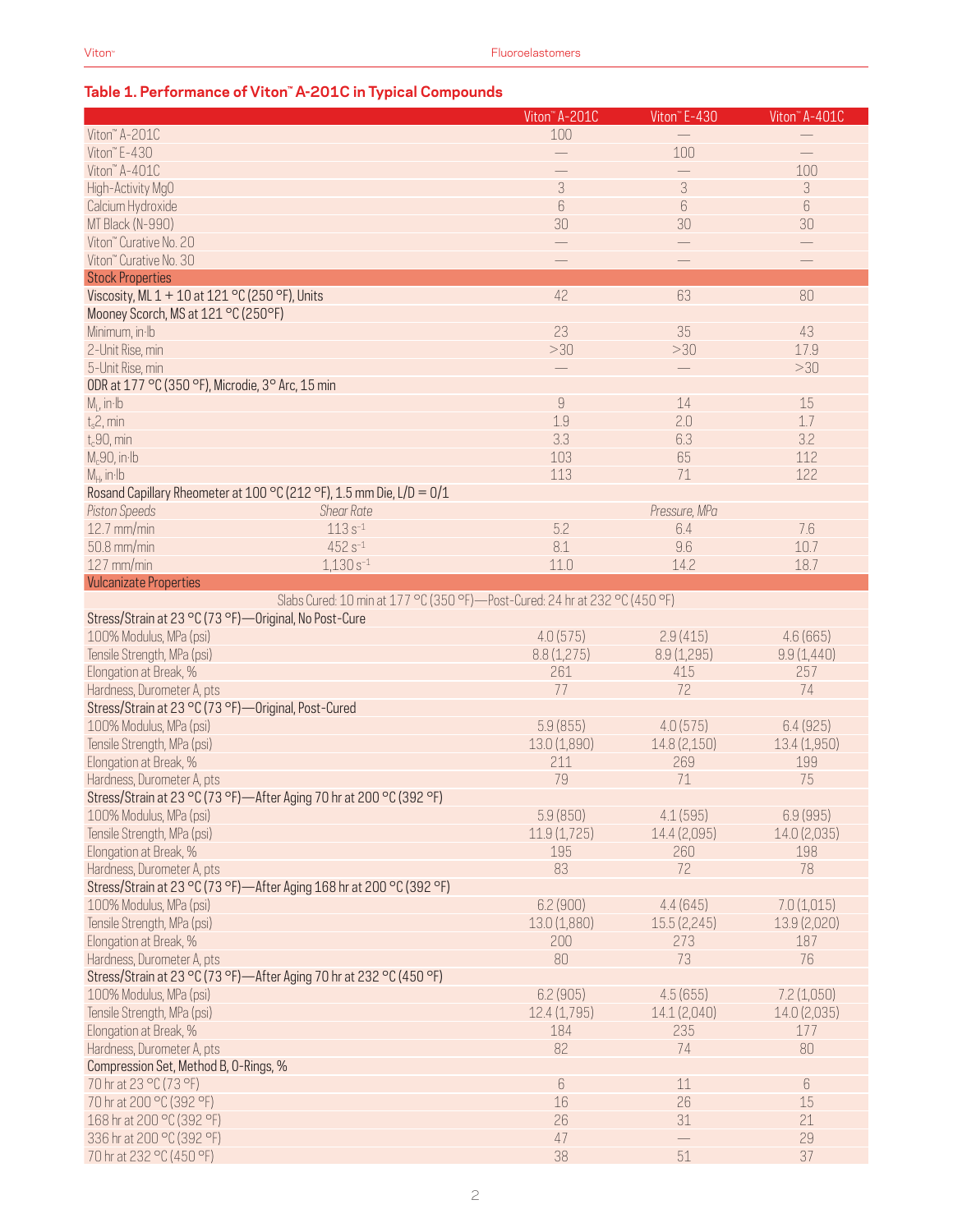## **Table 2. Effect of Carbon Black Level in Viton™ A-401C**

|                                                                               | 60 phr       | 45 phr       | 30 phr                                                                                                                                                                                                                                                                                                                                                                                                                                                        | 15 phr      | 5 phr          | 2 phr          |
|-------------------------------------------------------------------------------|--------------|--------------|---------------------------------------------------------------------------------------------------------------------------------------------------------------------------------------------------------------------------------------------------------------------------------------------------------------------------------------------------------------------------------------------------------------------------------------------------------------|-------------|----------------|----------------|
| Viton" A-201C                                                                 | 100          | 100          | 100                                                                                                                                                                                                                                                                                                                                                                                                                                                           | 100         | 100            | 100            |
| High-Activity Mg0                                                             | 3            | 3            | 3                                                                                                                                                                                                                                                                                                                                                                                                                                                             | 3           | 3              | 3              |
| Calcium Hydroxide                                                             | $6\,$        | $6\,$        | 6                                                                                                                                                                                                                                                                                                                                                                                                                                                             | 6           | 6              | 3              |
| MT Black (N-990)                                                              | 60           | 45           | 30                                                                                                                                                                                                                                                                                                                                                                                                                                                            | 15          | 5              | $\overline{c}$ |
| <b>Stock Properties</b>                                                       |              |              |                                                                                                                                                                                                                                                                                                                                                                                                                                                               |             |                |                |
| Viscosity, ML 1 + 10 at 121 °C (250 °F), Units                                | 82           | 65           | 42                                                                                                                                                                                                                                                                                                                                                                                                                                                            | 41          | 35             | $31\,$         |
| Mooney Scorch, MS at 121 °C (250 °F)                                          |              |              |                                                                                                                                                                                                                                                                                                                                                                                                                                                               |             |                |                |
| Minimum, in Ib                                                                | 44           | 35           | 23                                                                                                                                                                                                                                                                                                                                                                                                                                                            | 21          | 17             | 15             |
| 2-Unit Rise, min                                                              | >30          | >30          | >30                                                                                                                                                                                                                                                                                                                                                                                                                                                           | >30         | >30            | >30            |
| ODR at 177 °C (350 °F), Microdie, 3° Arc, 15 min                              |              |              |                                                                                                                                                                                                                                                                                                                                                                                                                                                               |             |                |                |
| $M1$ , in Ib                                                                  | 13           | 12           | $\mathcal{G}% =\mathcal{G}_{1}\mathcal{G}_{1}\mathcal{G}_{2}\mathcal{G}_{3}\mathcal{G}_{4} \mathcal{G}_{5} \mathcal{G}_{6} \mathcal{G}_{7} \mathcal{G}_{8} \mathcal{G}_{9} \mathcal{G}_{9} \mathcal{G}_{9} \mathcal{G}_{9} \mathcal{G}_{9} \mathcal{G}_{9} \mathcal{G}_{9} \mathcal{G}_{9} \mathcal{G}_{9} \mathcal{G}_{9} \mathcal{G}_{9} \mathcal{G}_{9} \mathcal{G}_{9} \mathcal{G}_{9} \mathcal{G}_{9} \mathcal{G}_{9} \mathcal{G}_{9} \mathcal{G}_{9} \$ | 7           | 8              | 6              |
| $t_s$ 2, min                                                                  | 1.6          | 1.7          | 1.9                                                                                                                                                                                                                                                                                                                                                                                                                                                           | 1.6         | 2.1            | 2.9            |
| $t_c$ 90, min                                                                 | 4.2          | 3.2          | 3.3                                                                                                                                                                                                                                                                                                                                                                                                                                                           | 3.2         | 3.4            | 4.6            |
| $M_c90$ , in Ib                                                               | 127          | 114          | 103                                                                                                                                                                                                                                                                                                                                                                                                                                                           | 85          | 77             | 72             |
| $M_H$ , in $Ib$                                                               | 140          | 126          | 113                                                                                                                                                                                                                                                                                                                                                                                                                                                           | 93          | 84             | 80             |
| <b>Vulcanizate Properties</b>                                                 |              |              |                                                                                                                                                                                                                                                                                                                                                                                                                                                               |             |                |                |
| Slabs Cured: 10 min at 177 °C (350 °F) - Post-Cured: 24 hr at 232 °C (450 °F) |              |              |                                                                                                                                                                                                                                                                                                                                                                                                                                                               |             |                |                |
| Stress/Strain at 23 °C (73 °F) - Original, No Post-Cure                       |              |              |                                                                                                                                                                                                                                                                                                                                                                                                                                                               |             |                |                |
| 100% Modulus, MPa (psi)                                                       | 6.5(940)     | 5.3(775)     | 4.0(575)                                                                                                                                                                                                                                                                                                                                                                                                                                                      | 2.5(360)    | 1.6(230)       | 1.2(180)       |
| Tensile Strength, MPa (psi)                                                   | 8.5(1,230)   | 8.7(1,260)   | 8.8(1,275)                                                                                                                                                                                                                                                                                                                                                                                                                                                    | 8.3(1,210)  | 7.2(1,045)     | 5.7(830)       |
| Elongation at Break, %                                                        | 189          | 227          | 261                                                                                                                                                                                                                                                                                                                                                                                                                                                           | 287         | 300            | 282            |
| Hardness, Durometer A, pts                                                    | 90           | 82           | 77                                                                                                                                                                                                                                                                                                                                                                                                                                                            | 63          | 54             | 49             |
| Stress/Strain at 23 °C (73 °F)-Original, Post-Cured                           |              |              |                                                                                                                                                                                                                                                                                                                                                                                                                                                               |             |                |                |
| 100% Modulus, MPa (psi)                                                       | 11.3(1,640)  | 9.0(1,310)   | 5.9(855)                                                                                                                                                                                                                                                                                                                                                                                                                                                      | 3.2(470)    | 1.8(265)       | 1.3(195)       |
| Tensile Strength, MPa (psi)                                                   | 14.2 (2,065) | 13.0 (1,880) | 13.0 (1,890)                                                                                                                                                                                                                                                                                                                                                                                                                                                  | 10.8(1,565) | 10.2(1,480)    | 7.9(1,140)     |
| Elongation at Break, %                                                        | 136          | 154          | 211                                                                                                                                                                                                                                                                                                                                                                                                                                                           | 224         | 282            | 272            |
| Hardness, Durometer A, pts                                                    | 92           | 86           | 79                                                                                                                                                                                                                                                                                                                                                                                                                                                            | 62          | 56             | 52             |
| Stress/Strain at 23 °C (73 °F)-After Aging 70 hr at 200 °C (392 °F)           |              |              |                                                                                                                                                                                                                                                                                                                                                                                                                                                               |             |                |                |
| 100% Modulus, MPa (psi)                                                       | 11.1(1,610)  | 8.7(1,260)   | 5.9(850)                                                                                                                                                                                                                                                                                                                                                                                                                                                      | 3.3(475)    | 1.9(270)       | 1.3(185)       |
| Tensile Strength, MPa (psi)                                                   | 12.7(1,835)  | 13.0 (1,880) | 11.9(1,725)                                                                                                                                                                                                                                                                                                                                                                                                                                                   | 12.2(1,770) | 9.9(1, 435)    | 6.5(945)       |
| Elongation at Break, %                                                        | 121          | 159          | 195                                                                                                                                                                                                                                                                                                                                                                                                                                                           | 254         | 274            | 255            |
| Hardness, Durometer A, pts                                                    | 93           | 87           | 83                                                                                                                                                                                                                                                                                                                                                                                                                                                            | 66          | 57             | 53             |
| Stress/Strain at 23 °C (73 °F)-After Aging 168 hr at 200 °C (392 °F)          |              |              |                                                                                                                                                                                                                                                                                                                                                                                                                                                               |             |                |                |
| 100% Modulus, MPa (psi)                                                       | 12.2(1,765)  | 9.7(1,405)   | 6.2(900)                                                                                                                                                                                                                                                                                                                                                                                                                                                      | 3.3(480)    | 2.3(340)       | 1.3(195)       |
| Tensile Strength, MPa (psi)                                                   | 14.4 (2,090) | 13.9 (2,010) | 13.0 (1,880)                                                                                                                                                                                                                                                                                                                                                                                                                                                  | 11.9(1,725) | 9.4(1,370)     | 6.8 (985)      |
| Elongation at Break, %                                                        | 126          | 151          | 200                                                                                                                                                                                                                                                                                                                                                                                                                                                           | 230         | 230            | 248            |
| Hardness, Durometer A, pts                                                    | 93           | 88           | 80                                                                                                                                                                                                                                                                                                                                                                                                                                                            | 66          | 65             | 54             |
| Stress/Strain at 23 °C (73 °F)-After Aging 70 hr at 232 °C (450 °F)           |              |              |                                                                                                                                                                                                                                                                                                                                                                                                                                                               |             |                |                |
| 100% Modulus, MPa (psi)                                                       | 12.7(1,845)  | 9.7(1,410)   | 6.2(905)                                                                                                                                                                                                                                                                                                                                                                                                                                                      | 3.3(485)    | 1.9(270)       | 1.3(195)       |
| Tensile Strength, MPa (psi)                                                   | 13.6 (1,975) | 13.3 (1,930) | 12.4 (1,795)                                                                                                                                                                                                                                                                                                                                                                                                                                                  | 9.2(1,330)  | 10.1(1,460)    | 6.6(955)       |
| Elongation at Break, %                                                        | 109          | 142          | 184                                                                                                                                                                                                                                                                                                                                                                                                                                                           | 193         | 273            | 251            |
| Hardness, Durometer A, pts                                                    | 93           | 88           | 82                                                                                                                                                                                                                                                                                                                                                                                                                                                            | 66          | 57             | 54             |
| Compression Set, Method B, O-Rings, %                                         |              |              |                                                                                                                                                                                                                                                                                                                                                                                                                                                               |             |                |                |
| 70 hr at 23 °C (73 °F)                                                        | 16           | 12           | 6                                                                                                                                                                                                                                                                                                                                                                                                                                                             | 7           | $\overline{4}$ | $\,6\,$        |
| 70 hr at 200 °C (392 °F)                                                      | 27           | 22           | 16                                                                                                                                                                                                                                                                                                                                                                                                                                                            | 16          | 13             | 13             |
| 168 hr at 200 °C (392 °F)                                                     | 37           | 32           | 26                                                                                                                                                                                                                                                                                                                                                                                                                                                            | 25          | 24             | 24             |
| 336 hr at 200 °C (392 °F)                                                     |              |              |                                                                                                                                                                                                                                                                                                                                                                                                                                                               |             |                |                |
|                                                                               | 49           | 43           | 47                                                                                                                                                                                                                                                                                                                                                                                                                                                            | 39          | 32             | 31             |
| 70 hr at 232 °C (450 °F)                                                      | 54           | 49           | 38                                                                                                                                                                                                                                                                                                                                                                                                                                                            | 41          | 40             | 32             |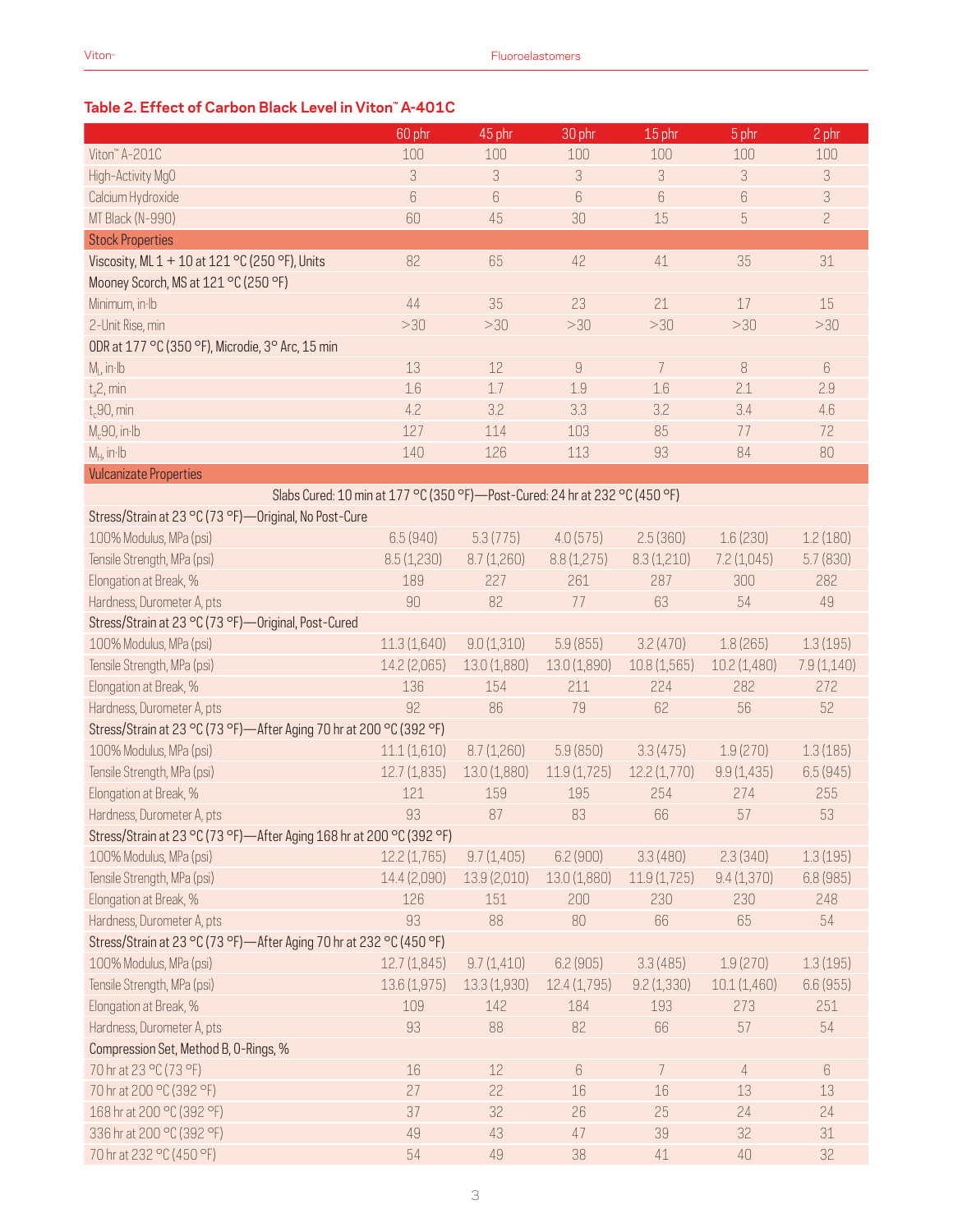### **Table 3. Effect of Mineral Fillers on Viton™ A-201C**

|                                                                      | <b>MT</b> Black               | Albaglos <sup>®</sup>      | Nyad <sup>®</sup> 400                                                         | Celite <sup>®</sup> 350  | <b>Blanc Fixe</b>        | Ti-Pure" R-960              |
|----------------------------------------------------------------------|-------------------------------|----------------------------|-------------------------------------------------------------------------------|--------------------------|--------------------------|-----------------------------|
| Viton™ A-201C                                                        | 100                           | 100                        | 100                                                                           | 100                      | 100                      | 100                         |
| High-Activity MgO                                                    | 3                             | 3                          | $\sqrt{3}$                                                                    | 3                        | 3                        | $\ensuremath{\mathsf{3}}$   |
| Calcium Hydroxide                                                    | $6\,$                         | $6\,$                      | $6\,$                                                                         | $6\,$                    | $\boldsymbol{6}$         | $\ensuremath{\mathfrak{Z}}$ |
| MT Black (N-990)                                                     | 30                            |                            |                                                                               |                          |                          |                             |
| Albaglos®                                                            | $\overline{\phantom{0}}$      | 30                         | $\qquad \qquad -$                                                             | $\overline{\phantom{0}}$ |                          | $\overline{\phantom{0}}$    |
| Nyad <sup>®</sup> 400                                                |                               |                            | 30                                                                            | $\qquad \qquad -$        |                          | $\overline{\phantom{0}}$    |
| Celite <sup>®</sup> 350                                              |                               |                            | $\qquad \qquad -$                                                             | 30                       |                          |                             |
|                                                                      | $\overline{\phantom{0}}$      |                            |                                                                               |                          | $\overline{\phantom{0}}$ | $\overline{\phantom{0}}$    |
| <b>Blanc Fixe</b>                                                    | $\overbrace{\phantom{13333}}$ |                            | $\qquad \qquad -$                                                             | $\qquad \qquad -$        | 30                       | $\qquad \qquad -$           |
| Ti-Pure" R-960                                                       | $\qquad \qquad -$             | $\qquad \qquad -$          | $\qquad \qquad -$                                                             | $\qquad \qquad -$        |                          | 30                          |
| <b>Stock Properties</b>                                              |                               |                            |                                                                               |                          |                          |                             |
| Viscosity, ML 1 + 10 at 121 °C (250 °F), Units                       | 42                            | 49                         | 45                                                                            | 65                       | 41                       | 43                          |
| Mooney Scorch, MS at 121 °C (250 °F)                                 |                               |                            |                                                                               |                          |                          |                             |
| Minimum, in Ib                                                       | 23                            | 24                         | 22                                                                            | 39                       | 21                       | 21                          |
| 5-Pt Rise, min                                                       | >30                           | >30                        | >30                                                                           | >30                      | >30                      | >30                         |
| ODR at 177 °C (350 °F), Microdie, 3° Arc, 15 min                     |                               |                            |                                                                               |                          |                          |                             |
| $M1$ , in Ib                                                         | $\overline{9}$                | 11                         | $10$                                                                          | 12                       | $\overline{7}$           | 10                          |
| $t_s$ 2, min                                                         | 1.9                           | 1.7                        | 1.7                                                                           | 1.6                      | 1.6                      | 1.8                         |
| $t_c$ 90, min                                                        | 3.3                           | 3.3                        | 2.7                                                                           | 2.6                      | 3.1                      | 3.6                         |
| $M_c$ 90, in·lb                                                      | 103                           | 95                         | 95                                                                            | 105                      | 85                       | 80                          |
| $M_H$ , in $Ib$                                                      | 113                           | 105                        | 104                                                                           | 115                      | 94                       | 88                          |
| <b>Vulcanizate Properties</b>                                        |                               |                            |                                                                               |                          |                          |                             |
|                                                                      |                               |                            |                                                                               |                          |                          |                             |
|                                                                      |                               |                            | Slabs Cured: 10 min at 177 °C (350 °F) - Post-Cured: 24 hr at 232 °C (450 °F) |                          |                          |                             |
| Stress/Strain at 23 °C (73 °F)-Original, No Post-Cure                |                               |                            |                                                                               |                          |                          |                             |
| 100% Modulus, MPa (psi)                                              | 4.0(575)                      | 3.4(500)                   | 3.4(495)                                                                      | 5.3(765)                 | 2.3(340)                 | 2.6(380)                    |
| Tensile Strength, MPa (psi)                                          | 8.8(1,275)                    | 8.2(1,185)                 | 6.9(1,005)                                                                    | 8.9(1,290)               | 7.2(1,040)               | 8.1(1,180)                  |
| Elongation at Break, %                                               | 261                           | 243                        | 273                                                                           | 251                      | 291                      | 286                         |
| Hardness, Durometer A, pts                                           | 77                            | 66                         | 65                                                                            | 77                       | 60                       | 61                          |
| Stress/Strain at 23 °C (73 °F)-Original, Post-Cured                  |                               |                            |                                                                               |                          |                          |                             |
| 100% Modulus, MPa (psi)                                              | 5.9(855)                      | 5.0(720)                   | 7.4(1,080)                                                                    | 12.5(1,815)              | 3.2(465)                 | 3.6(525)                    |
| Tensile Strength, MPa (psi)                                          | 13.0 (1,890)                  | 12.2(1,770)                | 10.8 (1,570)                                                                  | 15.5(2,245)              | 11.0(1,595)              | 11.4(1,660)                 |
| Elongation at Break, %                                               | 211                           | 188                        | 167                                                                           | 130                      | 253                      | 208                         |
| Hardness, Durometer A, pts                                           | 79                            | 68                         | 67                                                                            | 80                       | 62                       | 64                          |
| Stress/Strain at 23 °C (73 °F)-After Aging 70 hr at 200 °C (392 °F)  |                               |                            |                                                                               |                          |                          |                             |
| 100% Modulus, MPa (psi)                                              | 5.9(850)                      | 5.4(785)                   | 6.9(995)                                                                      | 13.1 (1,895)             | 3.2(470)                 | 3.8(550)                    |
| Tensile Strength, MPa (psi)                                          | 11.9(1,725)                   | 10.9(1,575)                | 10.7(1,555)                                                                   | 15.0(2,175)              | 10.4(1,505)              | 11.9(1,725)                 |
| Elongation at Break, %                                               | 195                           | 168                        | 188                                                                           | 120                      | 261                      | 212                         |
| Hardness, Durometer A, pts                                           | 83                            | 69                         | 68                                                                            | 81                       | 62                       | 66                          |
|                                                                      |                               |                            |                                                                               |                          |                          |                             |
| Stress/Strain at 23 °C (73 °F)-After Aging 168 hr at 200 °C (392 °F) |                               |                            |                                                                               |                          |                          |                             |
| 100% Modulus, MPa (psi)                                              | 6.2(900)                      | 5.8(840)                   | 7.4 (1,070)                                                                   | 12.6(1,825)              | 3.2(460)                 | 3.7(540)                    |
| Tensile Strength, MPa (psi)                                          | 13.0 (1,880)                  | 10.5(1,520)                | 11.2(1,625)                                                                   | 15.2 (2,200)             | 10.3(1,490)              | 11.3(1,645)                 |
| Elongation at Break, %                                               | 200                           | 144                        | 165                                                                           | 123                      | 227                      | 193                         |
| Hardness, Durometer A, pts                                           | 80                            | 69                         | 69                                                                            | 82                       | 63                       | 66                          |
| Stress/Strain at 23 °C (73 °F)—After Aging 70 hr at 232 °C (450 °F)  |                               |                            |                                                                               |                          |                          |                             |
| 100% Modulus, MPa (psi)                                              | 6.2(905)                      | 5.8(835)                   | 7.2(1,045)                                                                    | 11.9(1,720)              | 3.0(435)                 | 3.8(545)                    |
| Tensile Strength, MPa (psi)                                          | 12.4(1,795)                   | 12.7(1,840)                | 10.9(1,585)                                                                   | 15.3 (2,220)             | 10.2(1,480)              | 12.0(1,735)                 |
| Elongation at Break, %                                               | 184                           | 186                        | 175                                                                           | 134                      | 266                      | 210                         |
| Hardness, Durometer A, pts                                           | 82                            | 70                         | 68                                                                            | 80                       | 63                       | 67                          |
| Compression Set, Method B, O-Rings, %                                |                               |                            |                                                                               |                          |                          |                             |
| 70 hr at 23 °C (73 °F)                                               | $6\,$                         | $\ensuremath{\mathcal{S}}$ | $\sqrt{3}$                                                                    | $6\,$                    | $\overline{4}$           | $\overline{7}$              |
| 70 hr at 200 °C (392 °F)                                             | 16                            | 21                         | 18                                                                            | 21                       | 16                       | 15                          |
| 168 hr at 200 °C (392 °F)                                            | 26                            | 34                         | 28                                                                            | 31                       | 26                       | 26                          |
| 336 hr at 200 °C (392 °F)                                            | 47                            | 47                         | 40                                                                            | 47                       | 38                       | 38                          |
|                                                                      |                               |                            |                                                                               |                          |                          |                             |
| 70 hr at 232 °C (450 °F)                                             | 38                            | 50                         | 44                                                                            | 50                       | $41\,$                   | 38                          |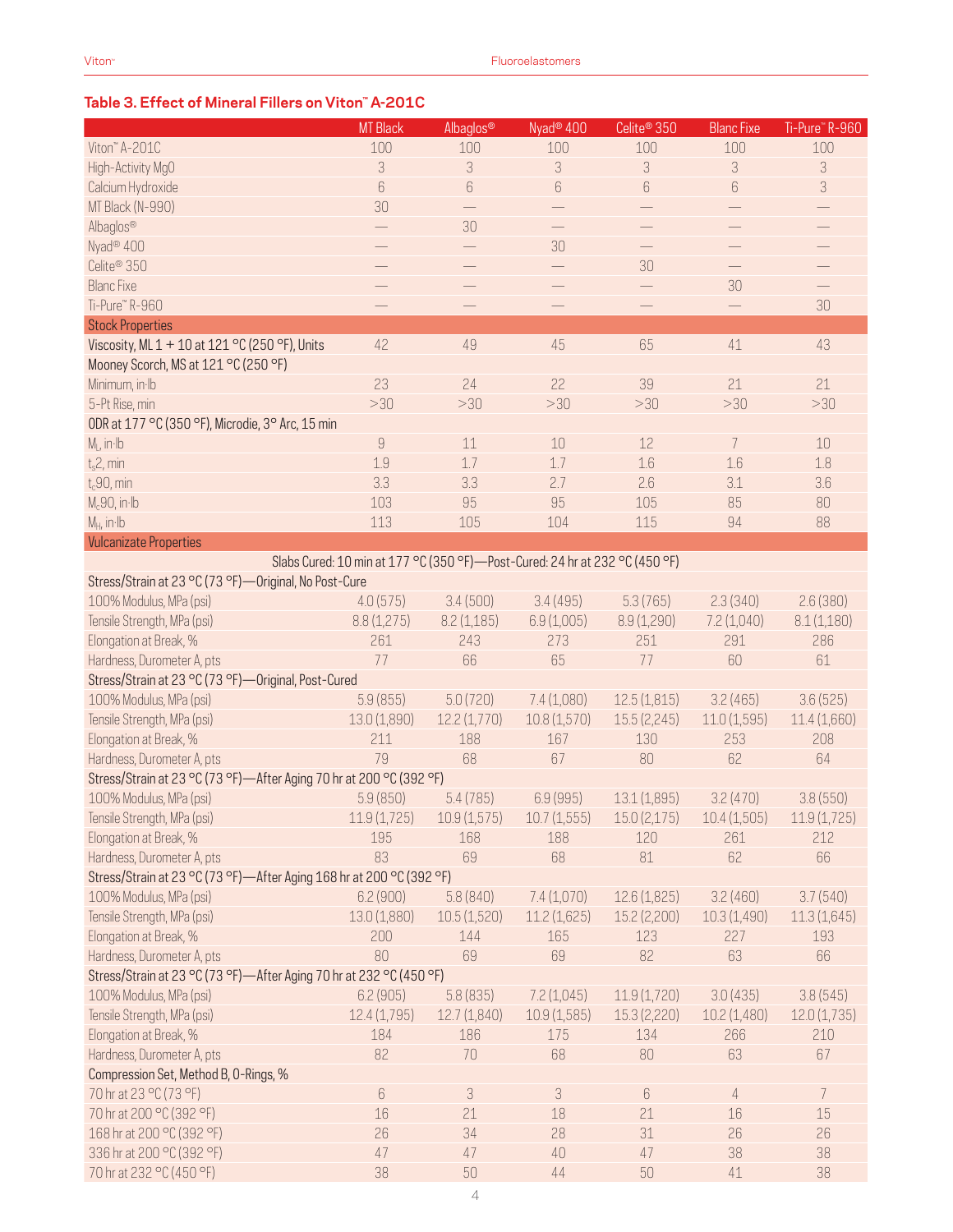|                                                                                                                | Viton <sup>"</sup> A-201C |                            |                  |  |  |  |
|----------------------------------------------------------------------------------------------------------------|---------------------------|----------------------------|------------------|--|--|--|
| Viton" A-201C                                                                                                  | 100                       |                            |                  |  |  |  |
| High-Activity MgO                                                                                              | 3                         |                            |                  |  |  |  |
| Calcium Hydroxide                                                                                              | 6                         |                            |                  |  |  |  |
| MT Black (N-990)                                                                                               | 30                        |                            |                  |  |  |  |
| <b>Vulcanizate Properties</b>                                                                                  |                           | Mil-R-83248B (Amendment I) | <b>AMS 7276D</b> |  |  |  |
| Slabs Cured: 10 min at 177 °C (350 °F) - Post-Cured: 24 hr at 232 °C (450 °F)                                  |                           |                            |                  |  |  |  |
| Stress/Strain at 23 °C (73 °F)-Original, Post-Cured                                                            |                           |                            |                  |  |  |  |
| Tensile Strength, MPa (psi)                                                                                    | 12.6 (1,820)              | 9.65(1,400)                | 9.65(1,400)      |  |  |  |
| Elongation at Break, %                                                                                         | 205                       | 125                        | 125              |  |  |  |
| Hardness, Durometer A, pts                                                                                     | 77                        | $75 \pm 5$                 | $75 \pm 5$       |  |  |  |
| TR10 (max., °C [°F])                                                                                           | $-15(5)$                  | $-15(5)$                   | $-15(5)$         |  |  |  |
| <b>Specific Gravity</b>                                                                                        | 1.84                      |                            |                  |  |  |  |
| Stress/Strain at 23 °C (73 °F)—After Aging 70 hr at 275 °C (527 °F)                                            |                           |                            |                  |  |  |  |
| Tensile Strength, % change (max.)                                                                              | $-26$                     | $-35$                      | $-35$            |  |  |  |
| Elongation at Break, % change (max.)                                                                           | 12                        | $-15$                      | $-15$            |  |  |  |
| Hardness, pts change                                                                                           | $\overline{c}$            | $-5$ to $10$               | 0 to 10          |  |  |  |
| Weight Loss, %                                                                                                 | $\overline{4}$            | 10                         | 10               |  |  |  |
| Stress/Strain at 23 °C (73 °F)-After Aging 70 hr at 23 °C (73 °F) in TT-S-735 Type III (ASTM Reference Fuel B) |                           |                            |                  |  |  |  |
| Tensile Strength, % change (max.)                                                                              | $-8$                      | $-20$                      | $-35$            |  |  |  |
| Elongation at Break, % change (max.)                                                                           | $-6$                      | $-20$                      | $-15$            |  |  |  |
| Hardness, pts change                                                                                           | $-2$                      | $-5t05$                    | $-5$ to $5$      |  |  |  |
| Volume Swell, %                                                                                                | $\mathbf 1$               | 1 to 10                    | 0 to 5           |  |  |  |
| Stress/Strain at 23 °C (73 °F)—After Aging 70 hr at 175 °C (347 °F) in AMS 3021 (Stauffer 7700 Blend)          |                           |                            |                  |  |  |  |
| Tensile Strength, % change (max.)                                                                              | $-14$                     | $-30$                      | $-30$            |  |  |  |
| Elongation at Break, % change (max.)                                                                           | $\bigcirc$                | $-20$                      | $-20$            |  |  |  |
| Hardness, pts change                                                                                           | $-9$                      | $0 to -15$                 | $-15$ to $5$     |  |  |  |
| Volume Swell, %                                                                                                | 15                        | 1 to 20                    | 0 to 20          |  |  |  |
| Compression Set, Method B, %, 0-Rings, 25 x 3.5 mm (0.984 x 0.139 in)                                          |                           |                            |                  |  |  |  |
| 70 hr at 23 °C (73 °F)                                                                                         | $6\,$                     | 15                         |                  |  |  |  |
| 166 hr at 175 °C (347 °F)                                                                                      | 19                        | 20                         |                  |  |  |  |
| 22 hr at 200 °C (392 °F)                                                                                       | 12                        | 20                         |                  |  |  |  |
| 70 hr at 200 °C (392 °F)                                                                                       | 20                        |                            | 20               |  |  |  |
| 336 hr at 200 °C (392 °F)                                                                                      | 35                        |                            | 40               |  |  |  |

### **Table 4. Performance of Viton™ A-201C in Fluoroelastomer Specifications**